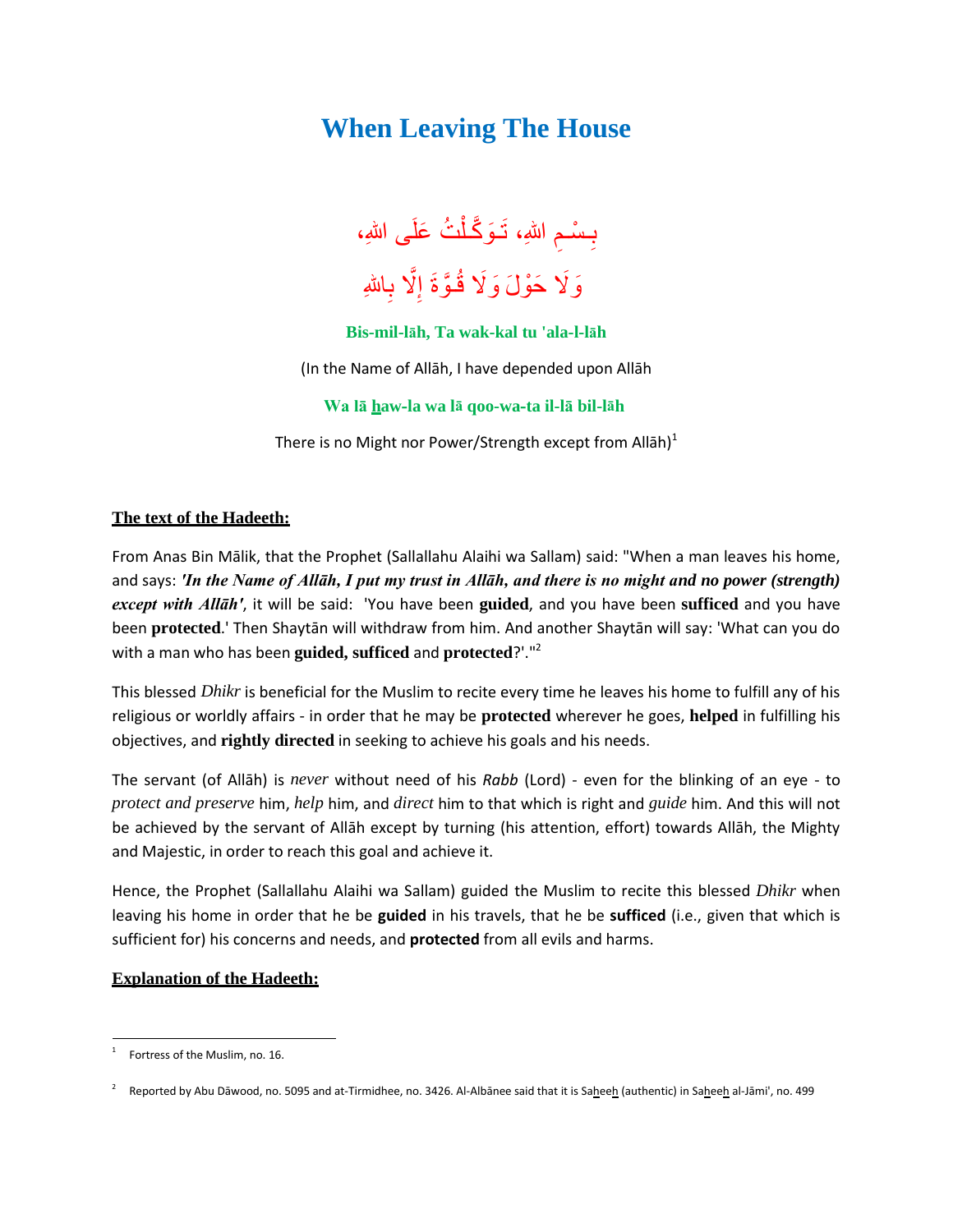**The saying of the Prophet** (Sallallahu Alaihi wa Sallam)**: "Bis-mil-lāh,"** means: In the Name of Allāh **I leave**. And the letter **Bā** in **Bis-mil-lāh** is for *seeking help*, i.e., I leave *seeking help* from Allāh, and seeking His *protection* and *correctness* of action.

**His saying** (Sallallahu Alaihi wa Sallam)**: "Ta wak-kal tu** '**ala-l-lāh**,**"** means: I have depended upon Him and surrendered all of my affairs to Him, putting my full trust in Allah, Alone.

So, **at-Ta-wak-kul** entails dependence and surrendering, which is from the actions of the *heart***.** And it is not permissible to direct it to other than Allāh. Rather, it is obligatory to make it purely for Allāh alone. Allāh, the Most High, said:

وَعَلَى ٱللَّهِ فَتَوَكَّلُواْ إِن كُنتُمومُّؤْمِنِ بِنَ ۚ (٣)

And put your trust in Allāh if you are believers indeed (5:23)

This means that you put your *trust* in Allāh alone, not anyone besides Him. So, He made this a **condition** for the correctness and validity of *Eemān***.**

Hence, if the servant of Allāh puts his trust in - and depends upon – Allāh, Alone, in *all* of his worldly and religious affairs, to the exclusion of anyone besides Him, his **sincerity** will be *valid*, his **connection** to Allāh will be *strengthened***,** his **turning** to Allāh will be *increased***;** and Allāh will *suffice* him or *fulfill* his concerns or needs. Allāh, the Most High, said:

بر پر سر ہے ہیں ۔<br>ومن متوکل علی اللّٰہِ فوجو حسبہ ہ

And whosoever puts his trust in Allāh, then He will suffice him. (65:3)

Meaning: Allāh will be *sufficient* for him. And whoever is sufficed by Allāh, his enemy will have no hope of getting him. And even if the Heavens and the earth and everyone in them plotted against him, Allāh would make for him an *escape* and a *way out* and *provide* for him from where he didn't expect it.

In this is an indication of the excellence of **at-Ta-wak-kul** (dependence /trust in Allāh), and that it is the greatest means to *achieve* that which is *beneficial* and *repulse* that which is *harmful*.

**His saying** (Sallallahu Alaihi wa Sallam)**: "Lā haw-la wa lā qoo-wa-ta il-lā bil-lāh"** This is *Ka-li-ma-tullslām*: the Word of Islam and surrender and turning over all affairs to Allāh, declaring oneself free of any Might or Power/Strength except from Allāh; and that the servant does not control anything of his affairs and he has no ability to repulse evil, nor any strength to achieve good except by *His Will*, the One Who is Free From Imperfections. And this saying: "**Lā haw-la wa Lā qoo-wa-ta il-lā bil-lāh**, through it help is achieved.

So, if the Muslim reflects and contemplates upon this *Dhikr*, he will find that - from the beginning of it until the end - it consists of *al-il-ti-jā-'u* (seeking refuge) in Allāh, *al-i'-ti-sām* (holding fast) to Him, *al-i'-*